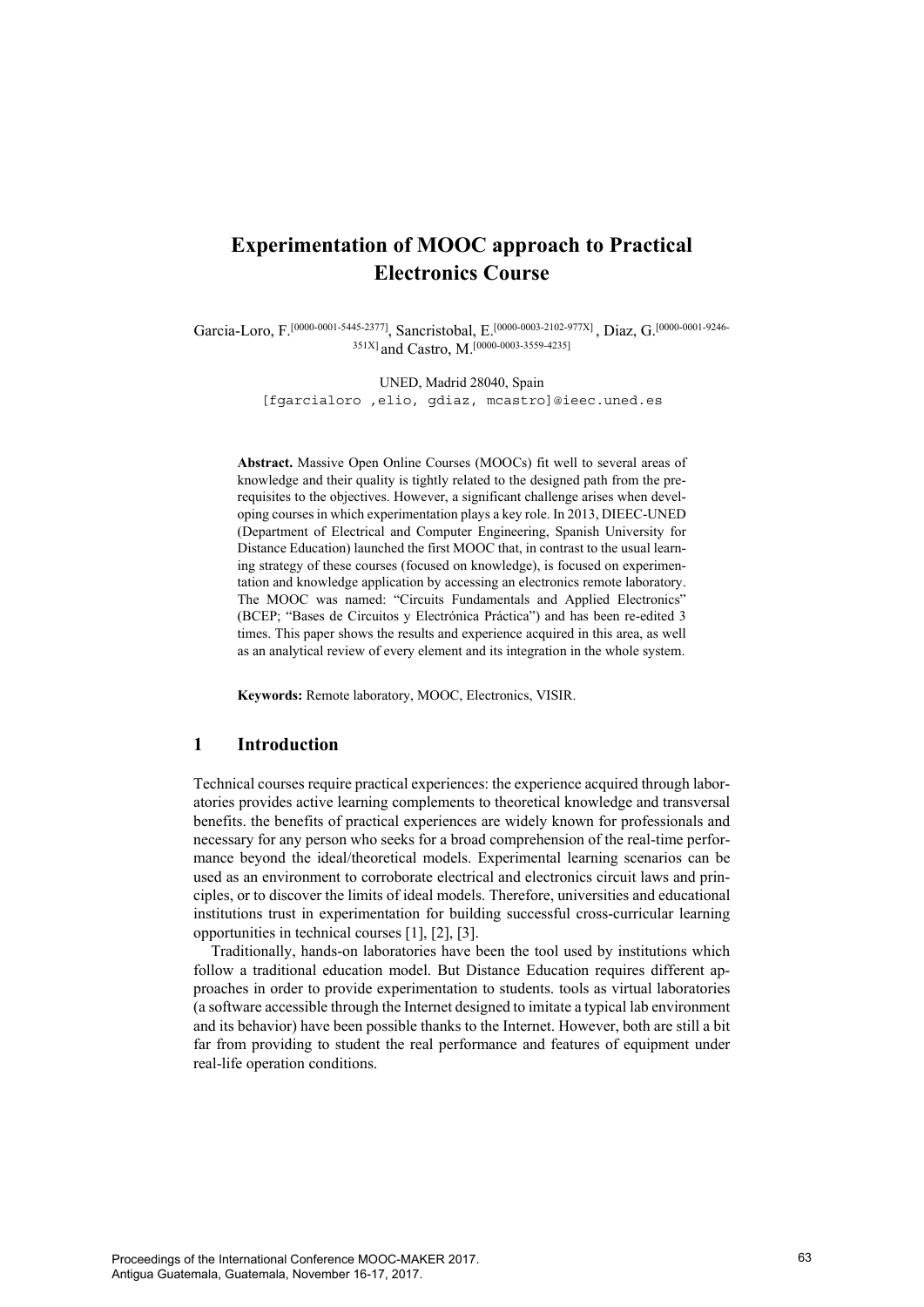Remote laboratories (a real laboratory -real equipment and instruments- working on a real system, controlled remotely through the Internet) are the last tool merged to this 'experimentation pool'. A review of the current literature shows a great number of universities or organizations that have created their own virtual and remote laboratories to support life-long learning and students' autonomous learning activities [4]-[12]. But remote labs are not only useful in Distance Education as they can be blended in with traditional learning/teaching environments.

The essential difference between remote laboratories and hands-on laboratories results from how the interaction between student and workbench is performed. Therefore, remote laboratories have very limited ability to provide manual skills. On this regard, some authors, [10]-[12], argue that physical presence is only one element in the perception of reality, a student's subjective mental reality.

The possibility of a direct comparison between the different alternatives is constrained by a lack of uniform criteria with which to evaluate the effectiveness of laboratory [1], [13], [14]. It is impossible to conclude that any type of laboratory is superior to another objectively, but also each one provides different learning outcomes [1], [15]. Regardless, the best solution is still a combination of the methods [1].

In 2013, DIEEC-UNED launched the first MOOC providing access to a remote laboratory for electronics experimentation. In fact, the core of the course was remote lab VISIR (Virtual Instruments Systems In Reality): all the activities revolve around its handling and the experimentation carried out in it. The MOOC was named: "Circuits Fundamentals and Applied Electronics" (BCEP; "Bases de Circuitos y Electrónica Práctica") and has been re-edited 3 times. The goals on the MOOC deployment were:

- To provide access to anyone, with basic knowledge and interest on electronics.
- To test the VISIR remote laboratory performance under a high demand scenario.
- To analyze profile of students interested in this kind of courses and their needs to complete satisfactorily the course.

# **2 MOOC-BCEP actors**

# **2.1 MOOC platform**

UNED-COMA platform, aimed at the deployment of MOOCs (xMOOCs) from UNED faculties and technical schools, is an Open-UNED initiative (https://unedabierta.uned.es/wp.). Open-UNED was created by the UNED in order to share Open Educational Resources (OER) from UNED. The platform explodes the rich experience of UNED in Distance Education.

#### **Activities**

UNED-COMA platform was not intended/designed for the integration of a remote laboratory in MOOCs. Besides, the possibilities offered by UNED-COMA platform, when designing activities and assessment tasks, were: digital documents, the viewing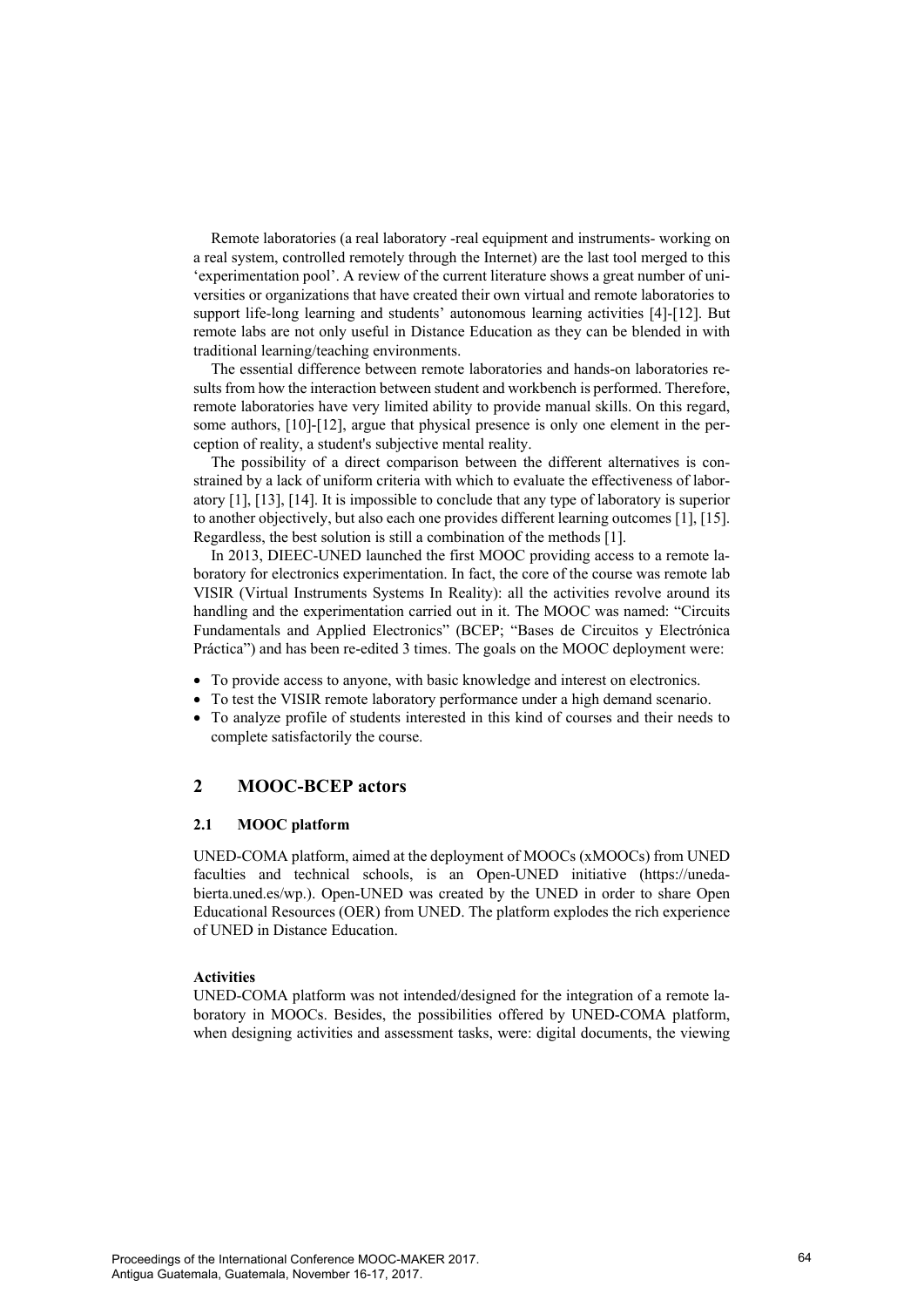of videos, video-questions or P2P activities. The assessment tools for evaluating student progress were based on quizzes, tests and P2P activities.

## **Helpers**

UNED-COMA platform was intended to be a self-learning environment by means of videos, documents and the interaction between users. However, there were two figures for helping students:

- Facilitator: a person from UNED-COMA team who was monitoring the Forums and intervening when needed, resolving frequent questions, guiding participants and helping them with the platform.
- Curator: a person from teaching staff, who intervene in questions regarding to the content and/or methodology.

#### **Certificates**

UNED-COMA platform provided three certificates, (one unformal and two official):

- Badge: any student got a badge course by exceeding the cut-off grade point established by teaching staff.
- Online certificate: students had to exceed the cut-off grade point established by teaching staff and pay for the certificate.
- In-person certificate: the in-person certificate took place in one of the 61 study centers in Spain and, on demand, in one of the collaborating centers outside Spain. The in-person certificate required student to have exceed the cut-off grade point.

# **2.2 BCEP course**

Although the nature of MOOC BCEP is completely open, this course targets especially people with at least basic circuits knowledge, because in no case the course addressed theoretical contents: the main objective of the course is to learn practical competences in basic electronic circuits and provide to students a work philosophy.

The core of the MOOC is the remote laboratory VISIR: evaluation and activities goes around VISIR and assessment was focused on handling the instruments and the interpretation of the measurements obtained from the remote laboratory, knowledge on electronics was no assessed, despite being necessary to understand the behavior.

# **Structure**

The course structure comprised 8 modules: Module 1 was dedicated to electronics simulation; In Module 2 the remote laboratory VISIR is introduced to students, but they do not have granted access yet, demonstrative videos with the special features of every instrument and a VISIR manual are provided to students in order to familiarize with the laboratory workbench; From Module 3 to Module 8 students interact with VISIR, building real circuits and performing measurements on them. Module 3 and Module 4 were designed for learning the handling of lab instruments (breadboard, multimeter, function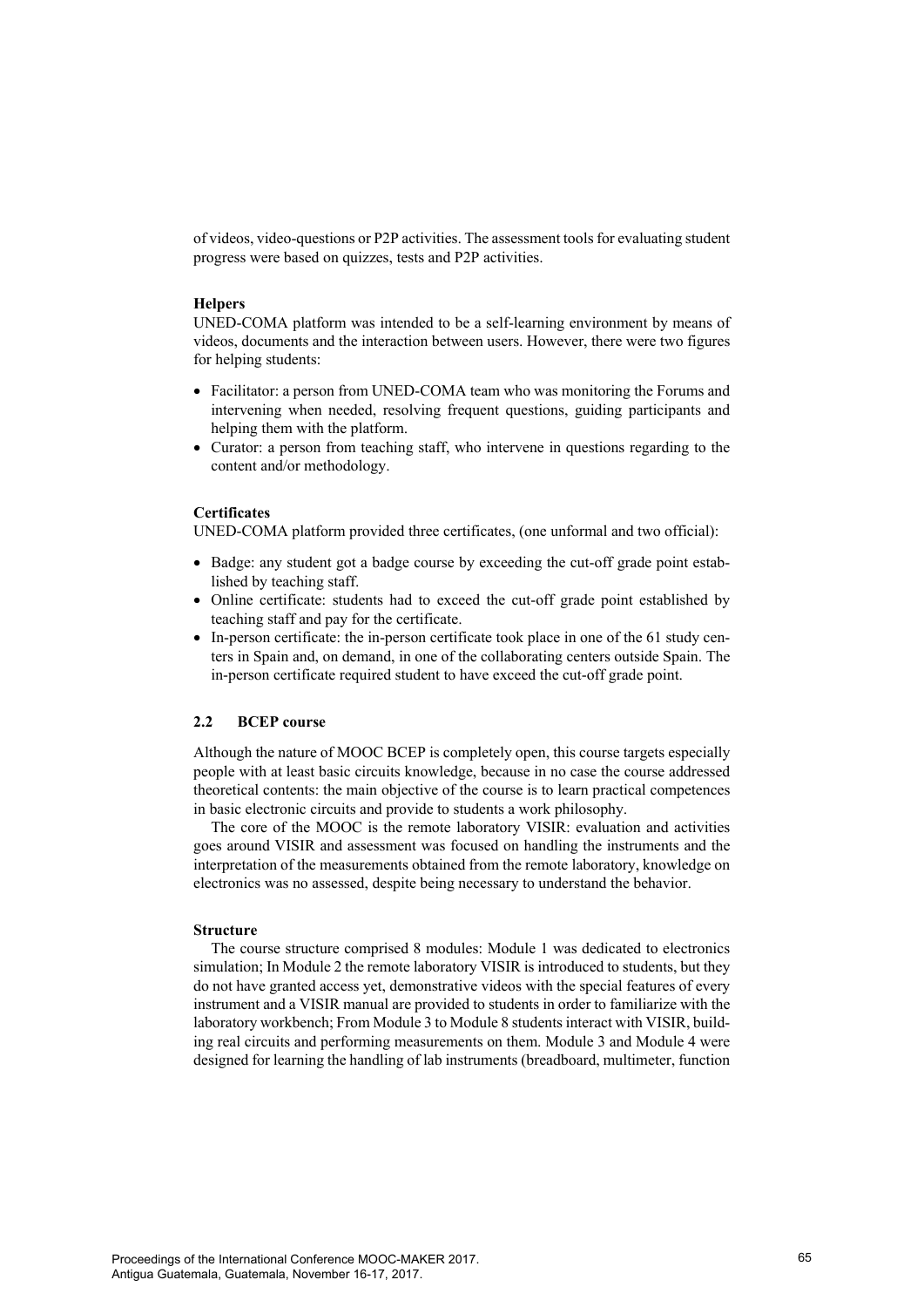generator, power supply and oscilloscope), whereas Module 5 to Module 8 were centered on showing the behavior of real components and specific features of the instruments (coupling, trigger, cursors, measurements menu, etc.).

#### **Activities**

The course contains 97 evaluative activities, 55 standard multiple choice questions (including single-answer questions and multiple-answer questions) and 42 videos. The weight of the videos is 30% of the final grade and they need 80 over 100 to obtain the certifying badge. Besides this structure, two extra modules (one before the beginning of the course and another one once the students have completed the course) are responsible of compiling the students' profile and their knowledge level by means of optional surveys and questions about basic circuit analysis and electronics components.

# **2.3 VISIR remote lab**

VISIR is a remote lab for electric and electronic circuits experiments, developed at Blekinge Institute of Technology (BTH) in Sweden and in use in several universities all around the world [4]. In VISIR, the traditional equipment (DC-power source, function generator, multimeter and oscilloscope) are replaced with an equipment platform, which is suited for remote control such as PXI (PCI eXtensions for Instrumentation), LXI (LAN eXtensions for Instrumentation) and GPIB (General Purpose Interface Bus). Therefore, VISIR is a real laboratory, as hands-on laboratories are, but designed for being accessible remotely.

The main advantage of VISIR, when comparing with other electronic remote laboratories, lies in his concurrent access: multiple users interacting with the remote laboratory simultaneously, designing the same or different circuits and monitoring the same or different signals in real time, as in an in-person laboratory with several workbenches.

Once the user wires the components and instruments on the breadboard and the instruments are configured, the user is ready to send his/her experiment to the real lab. But, prior to the physical construction of the circuit, the designed circuit must be verified by the measurement server comparing it with maxlist files. The maxlist files act as supervisors resolving if the circuit can be physical construct, and if the instruments settings are within the range considered by the instructor. if the designed experiment match with one of the possible configurations allocated in any of the maxlist files, the measurement server sends the request to the equipment server, and the equipment receives server constructs the circuit designed by the user and delivers the results in real time. The whole process takes place in milliseconds.

#### **Hardware**

*PXI Platform:* the instrumentation platform of VISIR is based on PXI (PCI eXtensions for Instrumentation) from National Instruments. In VISIR, the traditional instruments (DC-power source, function generator, multimeter and oscilloscope) are replaced by the NI PXI-Instruments cards which are plugged into a chassis. A NI-PXI-Controller is plugged into the chassis as well.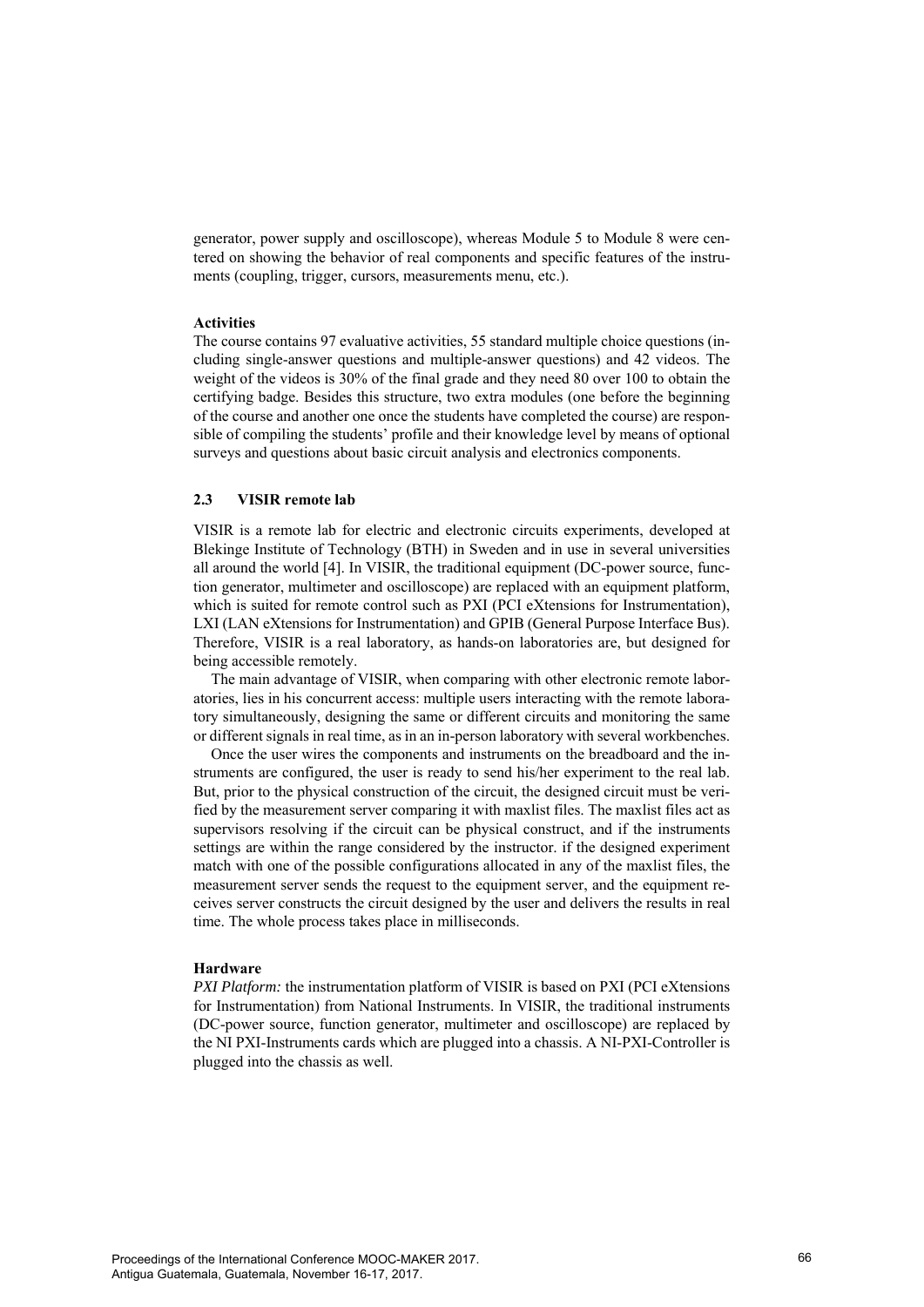*Relay Switching Matrix*: The relay switching matrix is a stack of "PCI/104" sized boards, where the components are allocated, which controls the terminals connection of the components and the NI PXI-modules (Fig. 1, right), by the opening/closing of relays (Fig. 1, left).



**Fig. 1.** Component card (left) and NI PXI-Instrument cards (right).

# **Software**

- *User Interface*: The user interface is the frontal web page of VISIR that handles all the administration, access, and authentication (Hypertext Preprocessor) in connection with a relational database management system MySQL, and it is hosted in an Apache HTTP webserver.
- *Experiment Client*: represents the entire laboratory workbench through an HTML page as an embedded object. The version used was written in Adobe Flash and embedded in the HTML code of the user interface (current version is written in HTML5). The available instruments are: Breadboard, DMM (Fluke 23), Function generator (HP 33120A), Oscilloscope (Agilent 54622A), DC power supply (E3631A).
- *Equipment server*: it is a software application for instrumentation control developed in LabVIEW. The equipment server software receives validated sequential experiment protocol requests from the measurement server. The results return back to the client PC-screen with the same sequence.
- *Measurement server*: handles the requests from experiment clients. A virtual instructor module checks the circuits before they are passed on to the equipment server.

# **2.4 Booking System**

The limitation imposed by VISIR on the number of simultaneous users required the use of a booking system. VISIR installed version had its own reservation system, however it requires user authentication. To save users from manage two user accounts, one for UNED-COMA platform and another one for VISIR, it was required to produce a "booking system" in UNED-COMA platform. This resource was not designed exclusively for VISIR access but was designed for any tool which required a reservation.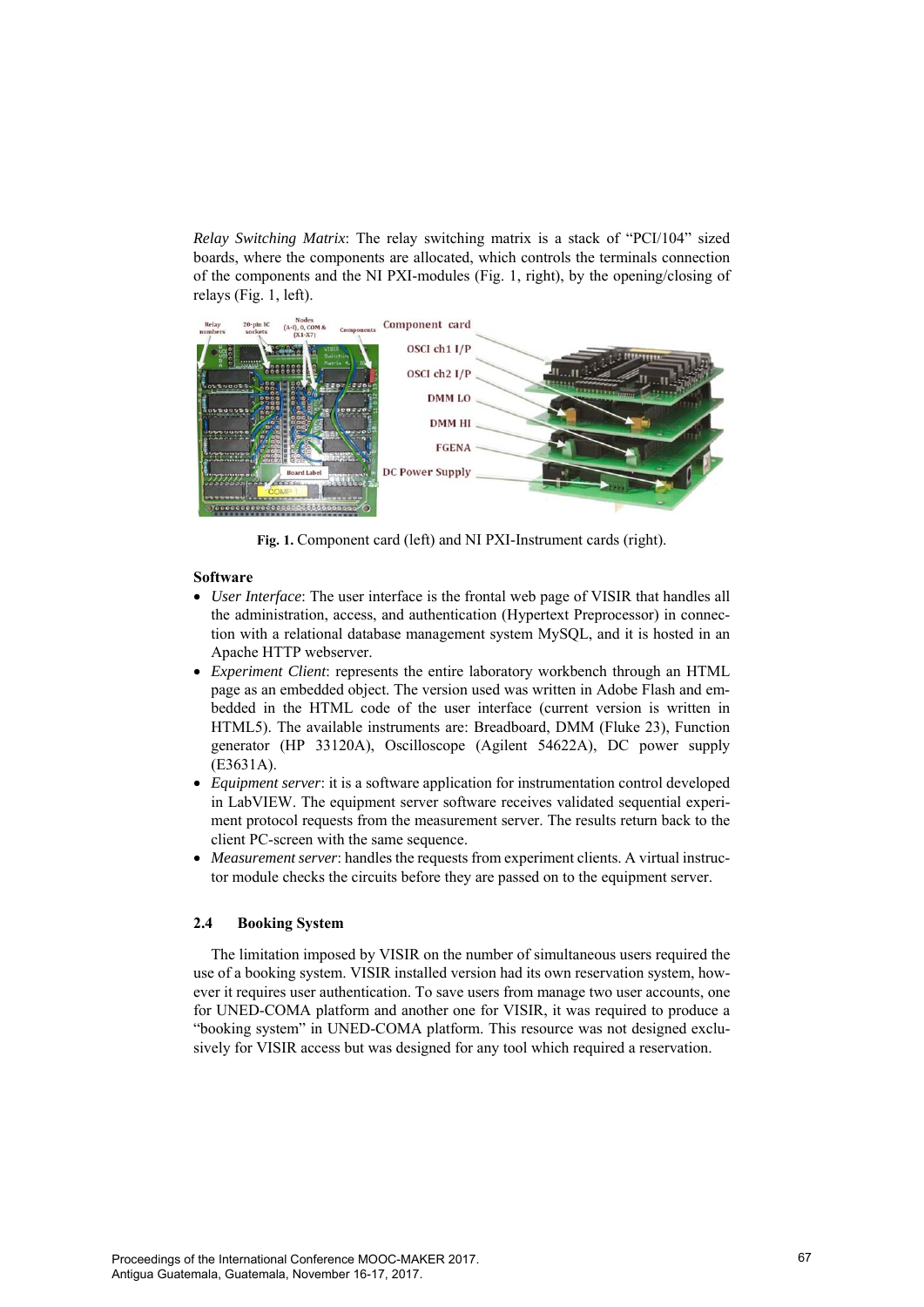The settings used in the booking system from UNED-COMA for the three BCEP editions have been: 16 concurrent users per turn, 60 minutes per turn, a maximum of 2 simultaneous turns reserved per user and a maximum of 14 reservations during the course. With these settings, VISIR allows a daily maximum of 384 students to experiment with any of the practices implemented. This configuration may have been altered during MOOC depending on the demand, but it was not necessary.

The booking system was developed at the side of the MOOC platform, but it was also required to develop a new authentication service in VISIR. The available authentication services are shown in Fig. 2.



**Fig. 2.** Authentication in VISIR from UNED-COMA students.

# **3 Results**

The data about students' profile was gathered from different surveys. These surveys were created in GoogleForms as UNED-COMA platform did not provide any tool for this purpose. Although surveys were optional, over 3,700 responses have been gathered from pre-course survey and 102 from post-course survey.

About the data from the course (individual monitoring final grades, dropout, etc.) the MOOC databases (PostgreSQL, MongoDB) were analyzed as UNED-COMA did not show this kind of information.

## **3.1 Students' profile**

All the videos and contents were in Spanish, this fact has been reflected in the origin of students. 71.4% of enrollments were students from Spain, 5.2% from Colombia, 4.6% from Mexico, 3.7% from Peru, 2.4% Argentina, etc.

The age of students is distributed evenly. Slightly stands out the group of students over 40 years old. By contrast, the group of students under 20 years old was the minority one. These results are shown in Fig. 3, as well as previous experience in laboratories.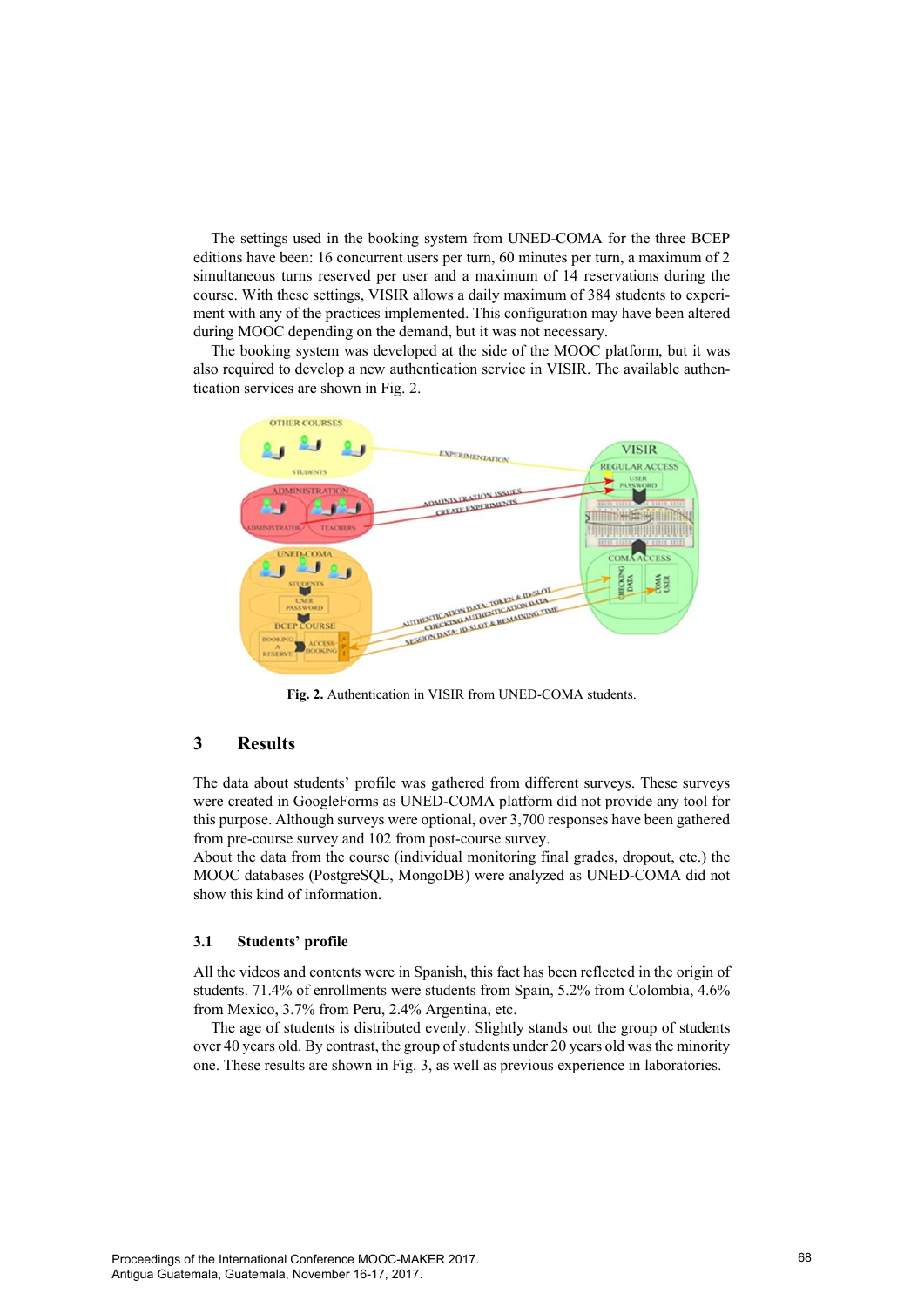

**Fig. 3.** Main y-axis: Enrolled students grouped by age and divided by previous experience in any kind of laboratory (related to electronics or not); Secondary y-axis: percentage of each group to the total and percentage of students with previous laboratory experience of each group.

# **3.2 Dropout**

The dropout rate has been high as is usually in this type of courses (Fig. 4); less than 4% have obtained the course credential badge of those who started the course. One of the main reasons for this dropout have been the need of a theoretical background to understand circuits' behavior. This fact is reflected in the high dropout rate in the first module (over 60%). A second peak (dropout rate almost 60%) happened when the remote lab activities started.

# **3.3 Grades**

The grades obtained for those students who have completed at least one activity during first edition of the course are shown in Fig. 5, the cut-off mark was 0.8. Most of the grades under 0.15 were obtained by viewing videos.



**Fig. 4.** Dropout. Percentage expressed from enrollments. Module dropout rate refers to the percentage of students that do not completed the module having completed the previous one.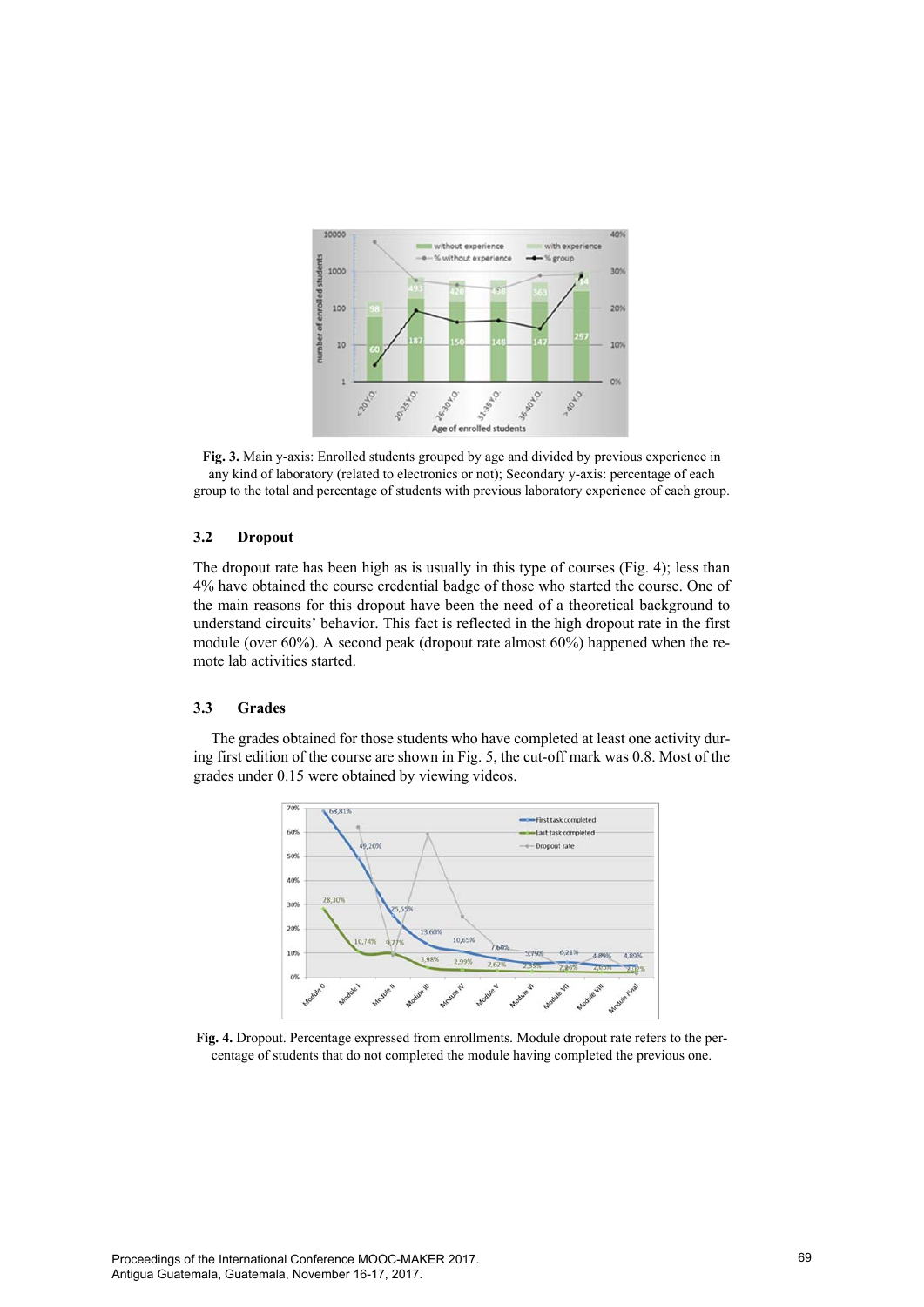

**Fig. 5.** Scatterplot for the final grade of those students who completed at least one activity.

#### **3.4 Students' evaluation of the practical work**

A bad design of the MOOC activities may cause students to focus on completing them instead of to analyze the results and to understand the behavior of the circuit and/or components. In this regard, students have been asked about the length of the experiments and the activities derived from them. In general terms, (Fig. 6), they agreed that both are long. Both distributions are skewed to the right (the mean is slightly greater than the median) and are concentrated between "5" and "8" (lower and upper quartiles).

# **4 Discussion & Conclusions**

Because of the novelty of the initiative, the MOOC BCEP was well-received by the students. However, many aspects could have been better implemented.

One of the worst actors has been the MOOC platform. The platform didn´t provide any tool to carry out surveys, so an external tool has been used to accomplish it, therefore there is no way to identify the behavior or interaction of students according to their profile.



**Fig. 6.** Answers from students who has completed BCEP MOOC.

Besides, the possibilities offered by UNED-COMA platform, when designing activities and assessment tasks, were very limited: the viewing of videos, video-questions or P2P activities are the assessment tools for evaluating student progress.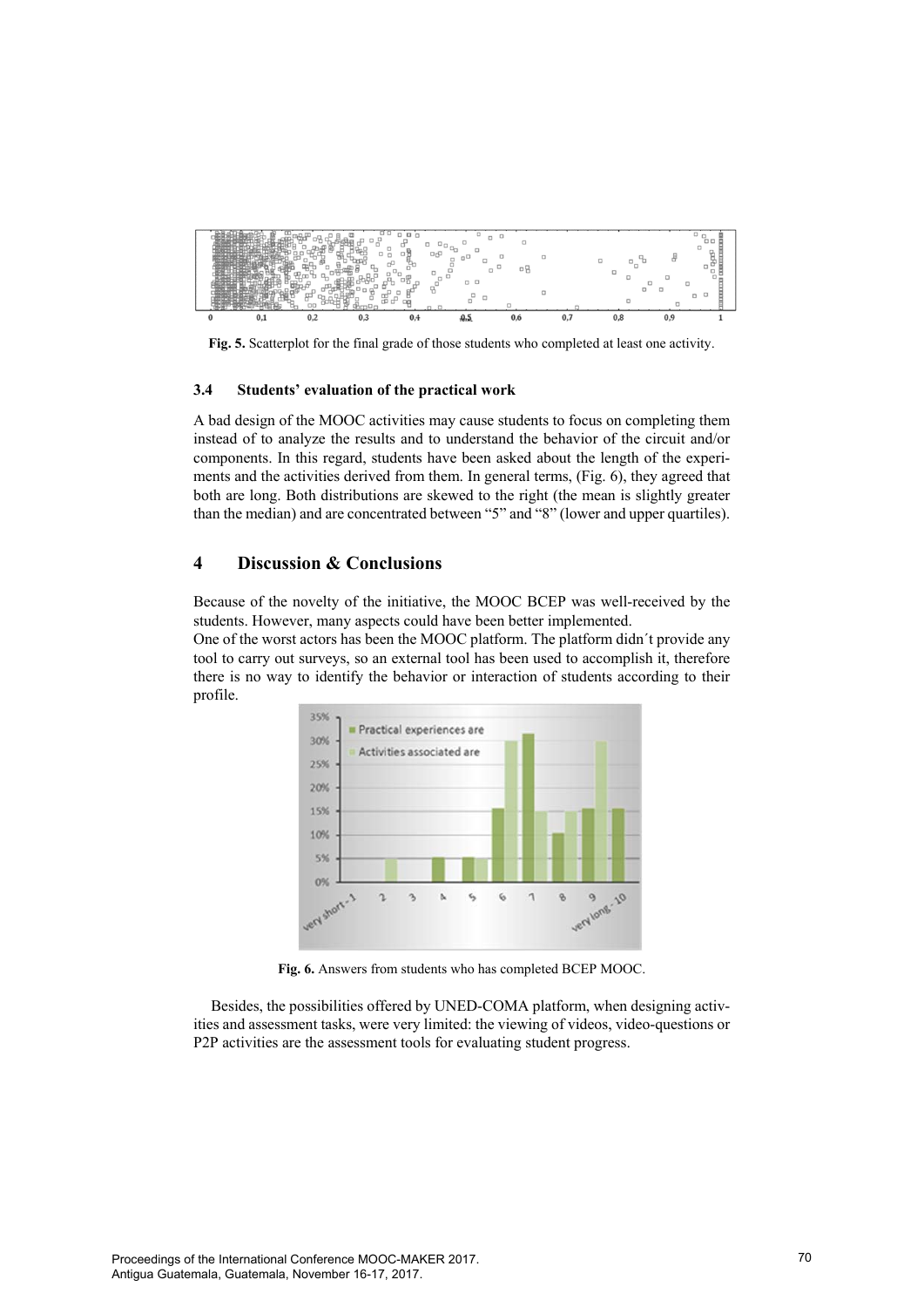In addition, the platform allows access to any module without any restriction. So, unexperienced students could use the remote lab. The course original design limited the access to a module to those students who had completed the previous ones.

Users were anonymous for VISIR due to the way the interaction between the remote lab and the MOOC platform is carried out, when a student from BCEP MOOC accesses VISIR, the remote lab only records in its database that a user from MOOC platform was using the lab, but no further information.

In this regard, a MOOC platform with the necessary tools for a deeper analysis of the students' learning process and that integrates both environments (MOOC and remote laboratory) seems necessary in order to evaluate the convenience of the supplementary documentation (videos, documents, activities, etc.) and their relationship with learning and dropout.

The students' feedback revealed that practices designed were easy for those students who had a previous training in electronics, but complex for those who didn't. In fact, only 33.84% of those enrolled had some training related to electrical/electronic engineering previously to the MOOC. This lack of academic training in electrical/electronic area has been reflected in first modules. As a negative data, only 11.73% of enrollments were women but this percentage increases (over 17%) for younger students.

About the activities, they agreed that, both, the activities they have had to perform in the remote laboratory (measurements, wirings, variations of the same circuit, etc.) and the activities derived from it (calculations, graphs, tables, etc.), were long.

About the course and contents, it looks like practices and activities were easy for students who had a previous training in electronics, but complex for those who didn't. The high dropout and its analysis suggest that students need a theoretical framework to jump successfully into experimentation as well as learning scaffolding designed for novice electronics students. A new design of the course is required to include theoretical content together with practical experiences, new practices and alleviate the workload.

About VISIR remote laboratory, it is well suited to courses with massive enrollments because of its concurrent access, but the intrinsic limitations of a real laboratory such as VISIR collide with one of the most relevant features that any MOOC should achieve: scalability. However, students' opinion about VISIR performance was very positive.

**Acknowledgments**. The authors acknowledge the support of the "Escuela Internacional de Doctorado" de la UNED, UNED Project, PR-VISIR, PIE-13, "Prácticas Remotas de Electrónica en la UNED, Europa y Latinoamérica con Visir", eMadrid project (Investigación y Desarrollo de Tecnologías Educativas en la Comunidad de Madrid) - S2013/ICE-2715, VISIR+ project (Educational Modules for Electric and Electronic Circuits Theory and Practice following an Enquiry-based Teaching and Learning Methodology supported by VISIR) Erasmus+ Capacity Building in Higher Education 2015 nº 561735-EPP-1-2015-1-PT-EPPKA2-CBHE-JP, PILAR project (Platform Integration of Laboratories based on the Architecture of visiR), Erasmus+ Strategic Partnership nº 2016-1-ES01-KA203-025327 and MECA project- MicroElectronics Cloud Alliance - Erasmus+ Knowledge Alliances 2015 nº 562206-EPP-1-2015-1-BG-EPPKA2- KA.